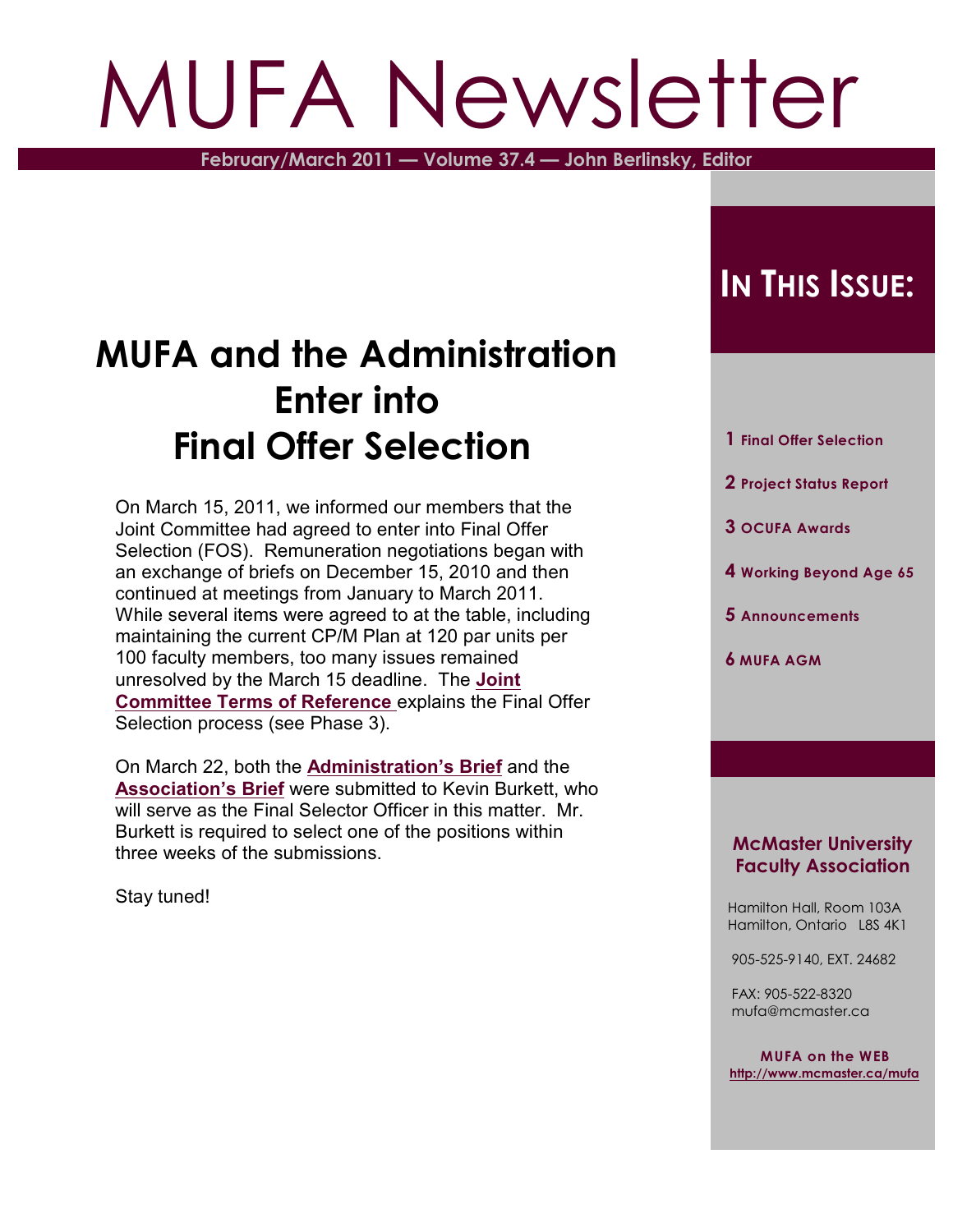### **Project Status Report**

**(as of March 16, 2011)**

| <b>Project Name</b>                                                                                                          | <b>Estimated</b><br><b>Completion</b><br><b>Date</b> | <b>Approved or</b><br><b>Anticipated</b><br><b>Budget</b> | <b>Status</b>                                                                                                                                                                                                                                                                                                                                         |
|------------------------------------------------------------------------------------------------------------------------------|------------------------------------------------------|-----------------------------------------------------------|-------------------------------------------------------------------------------------------------------------------------------------------------------------------------------------------------------------------------------------------------------------------------------------------------------------------------------------------------------|
| <b>Project &amp; Budget</b><br><b>Approved</b>                                                                               |                                                      |                                                           |                                                                                                                                                                                                                                                                                                                                                       |
| <b>Nuclear Reactor/NRB Renovations</b>                                                                                       | May 2011                                             | \$22,000,000                                              | Interior finishes, mechanical and electrical work nearing<br>substantial completion. Mechanical balancing to<br>commence shortly and fire alarm system being tested for<br>occupancy. Deficiencies are being identified.<br>Commissioning to commence shortly.                                                                                        |
| <b>IWC Centre for Spinal Cord Injury</b><br>Education, Research & Rehab and Centre<br>for Cancer Education, Research & Rehab | June 2011                                            | \$20,000,000                                              | Steel framing 90% complete with core slab installation<br>completed to the 3 <sup>rd</sup> level. Masonry work has commenced.<br>Elevator shaft completed. Interior mechanical and electrical<br>work has commenced.                                                                                                                                  |
| GH Data Centre Upgrades                                                                                                      | February 2011                                        | \$2,400,000                                               | Emergency power work continuing.                                                                                                                                                                                                                                                                                                                      |
| McMaster Innovation Park: Centre for<br><b>Primary Care</b>                                                                  | Summer 2012                                          | \$40,000,000                                              | Schematic design complete. Projected costs exceed the<br>preliminary business plan. Options under consideration.                                                                                                                                                                                                                                      |
| McMaster Front Entrance Improvements -<br>Phase 2                                                                            | Pending                                              | \$4,900,000                                               | Safety aspects under review                                                                                                                                                                                                                                                                                                                           |
| MUMC Biosafety Lab 3 (FHS)                                                                                                   | Pending                                              | \$2,500,000                                               | Design work 98% complete.                                                                                                                                                                                                                                                                                                                             |
| <b>McMaster Innovation Park: McMaster</b><br>Automotive Resource Centre (MARC)                                               | Late Fall 2011                                       | \$9,500,000                                               | Project approved by the Board of Governors, subject to<br>satisfactory revised renderings and review of development<br>plan for the west side of MIP by Planning & Building; and<br>subject to a Memorandum of Understanding for the<br>ownership structure being approved between McMaster<br>and MIP by Planning & Building and Finance Committees. |
| <b>GSA Refectory</b>                                                                                                         | Late Fall 2011                                       | \$3,000,000                                               | Project approved at Planning & Building, subject to a<br>satisfactory financing plan from the GSA.                                                                                                                                                                                                                                                    |
| <b>Other</b>                                                                                                                 |                                                      |                                                           |                                                                                                                                                                                                                                                                                                                                                       |
| City of Hamilton Combined Sewer Overflow<br>(CSO) Tank                                                                       | Spring 2011                                          | City of Hamilton<br>Project                               | Restoration of parking lot still to be resolved with City.                                                                                                                                                                                                                                                                                            |
| <b>For Future</b><br><b>Consideration</b>                                                                                    |                                                      |                                                           |                                                                                                                                                                                                                                                                                                                                                       |
| <b>McMaster Innovation Park</b><br>Life Sciences Building                                                                    |                                                      | \$45,000,000                                              | MIP developing concept design                                                                                                                                                                                                                                                                                                                         |
| PanAm Games New Pool                                                                                                         |                                                      | \$25,600,000                                              | On-going discussions with HostCo Board of the PanAm<br>Games.                                                                                                                                                                                                                                                                                         |

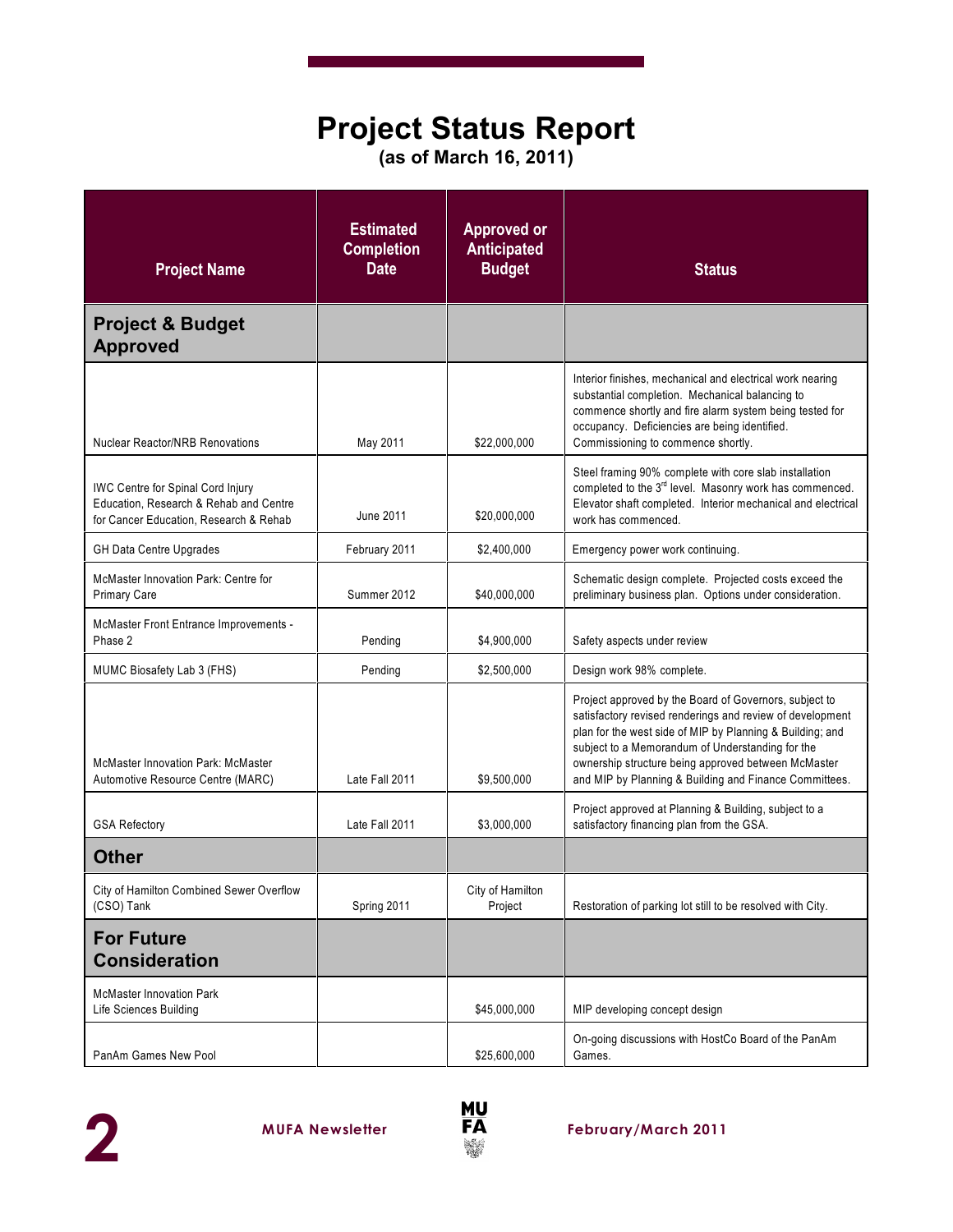| <b>Tennis Courts</b>                                                                                                                                |      | unfunded                                                        | No active discussion. Low priority.                                                                                    |
|-----------------------------------------------------------------------------------------------------------------------------------------------------|------|-----------------------------------------------------------------|------------------------------------------------------------------------------------------------------------------------|
| Wilson Building for Studies in Humanities<br>and Social Sciences (Liberal Arts Building)<br>finclusive of deferred maintenance for<br>CNH/KTH/ TSH] | 2014 | \$95,000,000<br>(rev May/10)<br>\$50,000,000 to<br>\$60,000,000 | Revised submission to MTCU in June 2010. Functional<br>Plan completed. Met with Ministry in late October to<br>review. |



### **37<sup>th</sup> Annual OCUFA Teaching & Academic Librarianship Awards**

OCUFA is proud to celebrate outstanding achievement in teaching and academic librarianship at Ontario universities. Anyone within the university community can nominate a faculty member or librarian.

Award recipients are selected by an independent OCUFA committee made up of faculty, librarians, and student representatives.

Deadline for nominations for 2010/11 awards is **May 20, 2011**.

The original and five copies of the submission should be sent to:

OCUFA Teaching & Academic Librarianship Awards Committee 83 Yonge Street, Suite 300 Toronto, Ontario M5C 1S8

Inquiries to: 416-979-2117 or **[www.ocufa.on.ca](http://www.ocufa.on.ca)**

Nomination materials are also available from the MUFA Office (HH 103A)

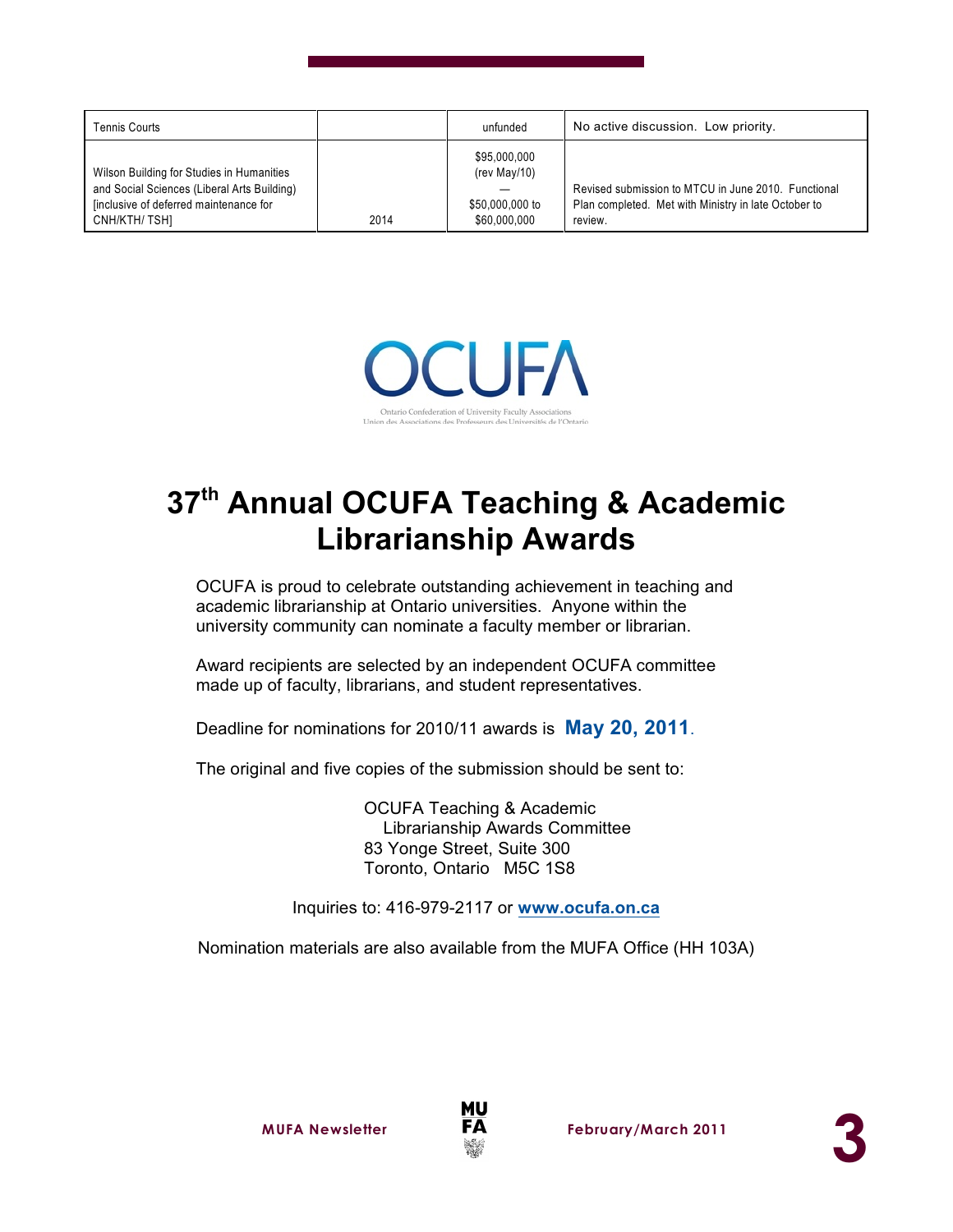

Planning on continuing to work past the age of 65? Here are some benefit and pension implications for you to keep in mind.

#### **BENEFITS**

#### # **Extended Health and Dental Plans**

MUFA members will continue to be provided coverage under the active extended health and dental plans until their retirement regardless of age. Upon retirement, coverage will be transferred to the appropriate retiree health and dental plans.

#### # **Out-of-Province Emergency Medical Insurance**

Active MUFA members will continue to be eligible for out-of-province emergency medical coverage until December 1st of the calendar year in which the faculty member attains age 69. Coverage is provided by Blue Cross at up to \$1 million emergency health insurance, in the event of emergency medical treatment while traveling out of the country. Effective December 1st of the calendar year in which the faculty members attains age 69, active employees will be eligible for the retiree out-ofcountry emergency travel benefit which is a \$10,000 lifetime benefit.

■ **Salary Continuance** (Short term disability) MUFA members will continue to be eligible for McMaster's salary continuance (short term disability) benefit while actively employed. This provides up to six months salary continuance in the event of illness or disability.

#### # **Long Term Disability**

Participation in this plan will end the June 30th following attainment of age 65, as it does now. This is consistent with other universities in provinces where there is no mandatory retirement. The Long Term Disability plan is an employee paid benefit insured by Sun Life Financial.

#### # **Life Insurance**

MUFA members are eligible to continue to participate in McMaster's basic group life and optional life plans until December 1st of the calendar year in which they reach age 69. After which time, employees will be eligible for the retiree group life benefit which is a \$5,000 lump sum policy. McMaster's basic life insurance plan provides a death benefit of up to 175% of salary (to a maximum of \$175,000) and is employer paid. The optional life plan is an employee paid plan, with an age banded rate structure.

#### **PENSION**

W ith the elimination of mandatory retirement many faculty members will choose to continue to work and will continue to contribute to the pension plan beyond age 65.

A MUFA member considering their own personal situation is eligible to retire if they meet one of the following criteria:

Reduced Pension (between ages 55 to 65 and has not reached Rule of 80/85)\* or,

**Unreduced Pension (attainment of Rule of 80/85** or at least age 65 — those hired after July 1, 2006 must have two years of Plan membership).

Note: For Pension Plan text purposes "Normal Retirement Date" will continue to be defined as age 65.

MUFA members choosing to continue their employment beyond age 65 must continue their contributions to the McMaster pension plan. Contributions will continue until retirement, or until December 1<sup>st</sup> of the calendar year in which an individual who has not retired attains age 71. At that point, the Income Tax Act requires that the member begin collecting his/her pension, on top of whatever salary is being earned. On the other hand, to collect a pension benefit before age 71, it is necessary to retire and sever the employment relationship.

For more information, see **<http://www.mcmaster.ca/mufa/MandatoryRetirement.html>** and **<http://www.mcmaster.ca/mufa/MandRetirementQ&A.html>**

\* Rule of 80 transition to Rule of 85, as described in the **[Joint Committee Agreement, dated March 3, 2006.](http://www.mcmaster.ca/mufa/jcagreement2006-march3.html)**





\_\_\_\_\_\_\_\_\_\_\_\_\_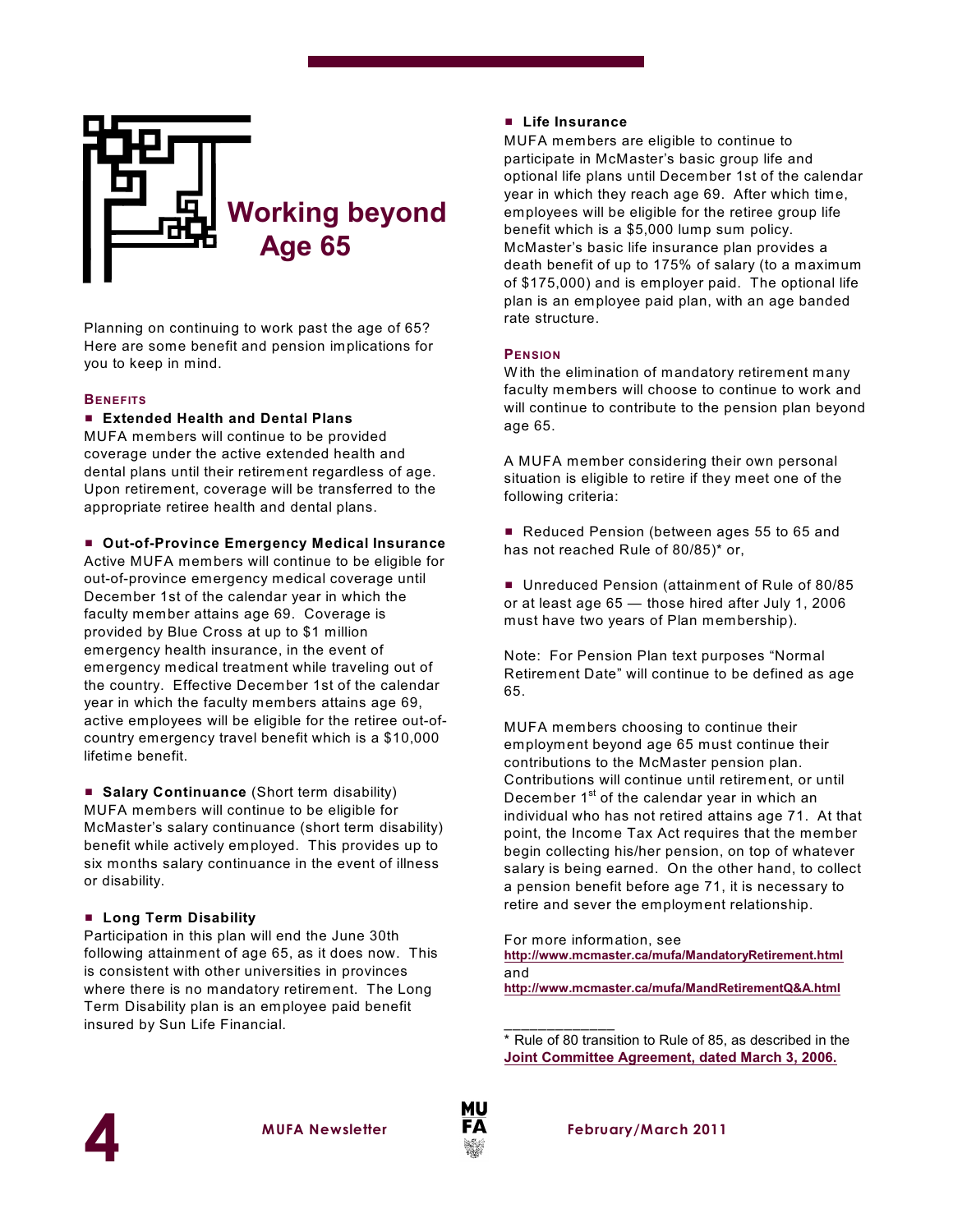### **Welcome New Members**

 **Lauren Griffith** CE&B **Jemila Hamid** CE&B

**Dale Askey Associate University Librarian Rebecca Gewurtz** Rehabilitation Science **Jocelyn Harris** Rehabilitation Science<br> **Sandra Moll** Rehabilitation Science **Rehabilitation Science** 

> **Passages Jen-Shih Chang**, Engineering Physics, February 27, 2011

## **Wanted House to Rent**

MUFA librarian new to Mac seeks home for rent in Dundas, Westdale, or Hamilton west of Queen below the mountain. W e're a family of four (two elementary-aged daughters), longtime homeowners, who know how to care for homes inside and out. Interested in longer term (2-3 years) and unfurnished. Please contact Dale Askey (askeyd@mcmaster.ca) if you have such a home on offer, or know of properties that fall into this description.

### **Faculty Association Dues**

#### **Don't forget, when you are preparing your tax returns, MUFA dues are tax deductible.**

This Newsletter is published monthly between September and May by the Faculty Association at McMaster University. The Association's Executive for 2009/10 is composed of the following members:

President Virginia Aksan Vice-President Peter Sutherland Past-President John Berlinsky Academic Affairs Nancy Bouchier Human Rights Michelle Dion Membership Marek Niewczas OCUFA Director Peter Sutherland Pension Khalid Nainar Public Relations **John Berlinsky** Remuneration Herb Schellhorn Spec Enquiries & Grievances Graeme Luke

Without Portfolio Mike Veall

Executive Director PhyllisDeRosa Koetting Administrative Assistant Kelly McCaughey Returning Officer Matheus Grasselli

John Weaver Tenure Martin Dooley Treasurer Gladys Peachey

**5**

Opinions expressed in this Newsletter are those of the authors and do not represent the views of the Association or of its Executive unless so specified. Anyone wishing to contribute to the MUFA *Newsletter* is invited to send submissions to the Faculty Association Office (HH-103A, e-mail: mufa@mcmaster.ca, ext. 24682). Deadlines are the 15th of each month. All submissions will be published at the discretion of the Editor. Current and past issues of the MUFA *Newsletter* are posted on the MUFA website (www.mcmaster.ca/mufa.).

(((